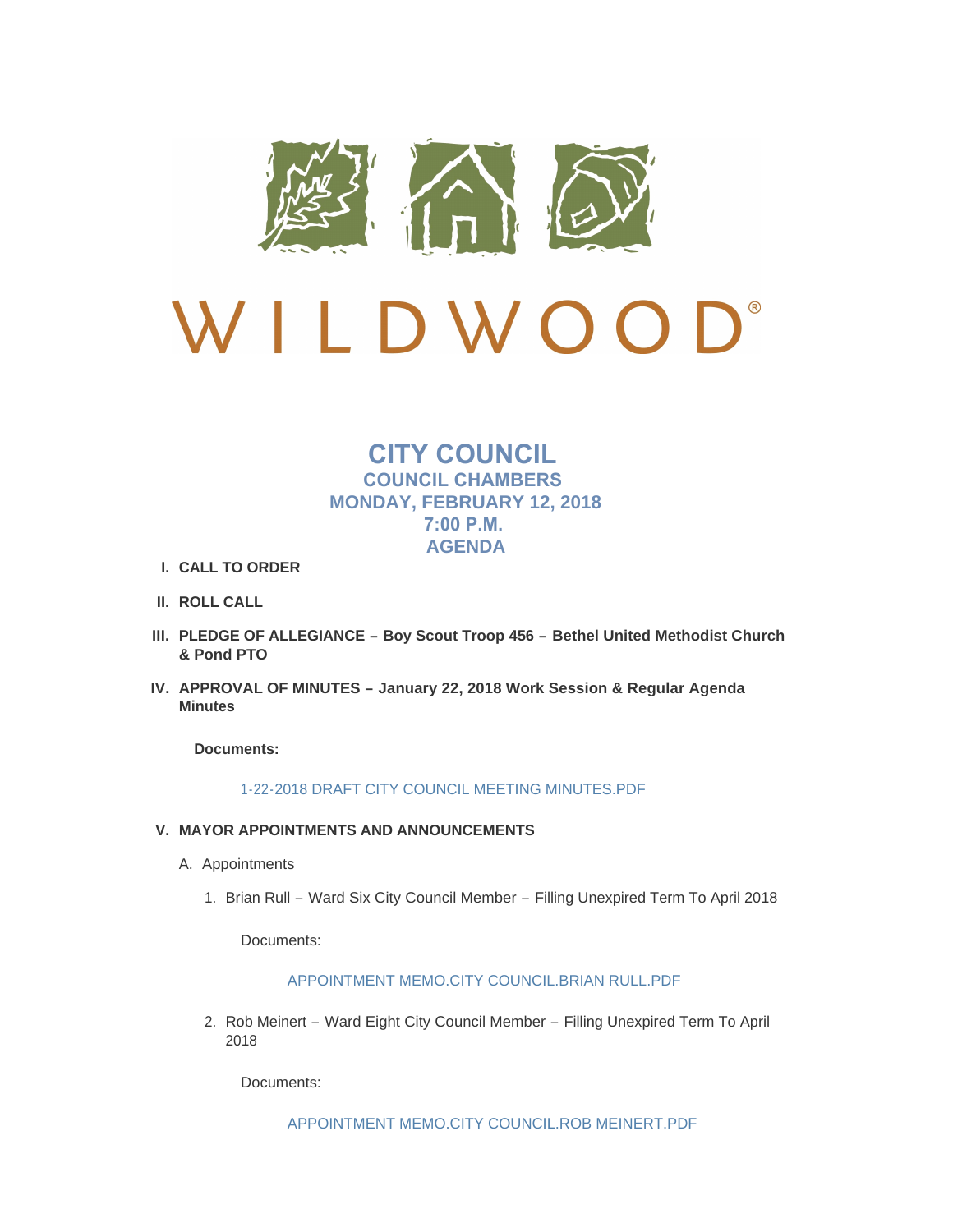- B. Recognition Of Bob Teller Architectural Review Board
- MU Extension St. Louis County C.
- D. Missouri Senator Dave Schatz (District 26)
- E. Public Participation And Hearing Procedures
- **PUBLIC PARTICIPATION VI.**
- **PUBLIC HEARINGS – None VII.**
- **LEGISLATION VIII.**

## **UNFINISHED BUSINESS – A.**

BILL #2331 1.

AN ORDINANCE OF THE CITY OF WILDWOOD, MISSOURI, AUTHORIZING THE MAYOR TO EXECUTE A CONTRACT WITH KRUPP CONSTRUCTION, L.L.C., D/B/A KRUPP CONSTRUCTION, FOR CONSTRUCTION OF THE ROUTE 100 RIGHT TURN LANE PROJECT AT COMMUNITY PARK, INCLUDING TRAFFIC CONTROL AND OTHER INCIDENTAL ITEMS AS SHOWN ON CONSTRUCTION DRAWINGS AND SPECIFICATIONS. *Recommended by the Admin / Public Works Committee* (Second Reading) (Ward – One) Direct Budgetary Impact: \$200,000

Documents:

#### [BILL 2331.PDF](http://mo-wildwood.civicplus.com/AgendaCenter/ViewFile/Item/14133?fileID=19791)

BILL #2332 2.

AN ORDINANCE OF THE CITY OF WILDWOOD, MISSOURI, AMENDING SCHEDULE V OF THE TRAFFIC SCHEDULES, ADOPTED BY SECTION 390.010, BY ESTABLISHING NEW THROUGH STREETS. *Recommended by the Board of Public Safety* (Second Reading) (Wards – All) Direct Budgetary Impact: None

Documents:

## [BILL 2332.PDF](http://mo-wildwood.civicplus.com/AgendaCenter/ViewFile/Item/14134?fileID=19792)

BILL #2333 3.

AN ORDINANCE BY THE CITY COUNCIL OF THE CITY OF WILDWOOD, MISSOURI AUTHORIZING A SINGLE AMENDMENT TO EXISTING AMENDED C-8 PLANNED COMMERCIAL DISTRICT ORDINANCE #1960 THAT CHANGES THE ANNUAL RENEWAL REQUIREMENT IN ASSOCIATION WITH THE LIMITED USE OF THE OUTDOOR PATIO AREA AT THIS SITE FOR LIVE MUSIC PERFORMANCES TO A THREE (3) YEAR CYCLE, ALL BEING IN ACCORDANCE WITH THE PLANNING AND ZONING COMMISSION'S LETTER OF RECOMMENDATION ON THIS MATTER, WHICH IS DATED DECEMBER 18, 2017 (St. Louis County's P.C. 69-91 Frank Erickson). *Recommended by the Planning and Zoning Commission* (Second Reading) (Ward – One) Direct Budgetary Impact: None

Documents:

[BILL 2333.PDF](http://mo-wildwood.civicplus.com/AgendaCenter/ViewFile/Item/14135?fileID=19793)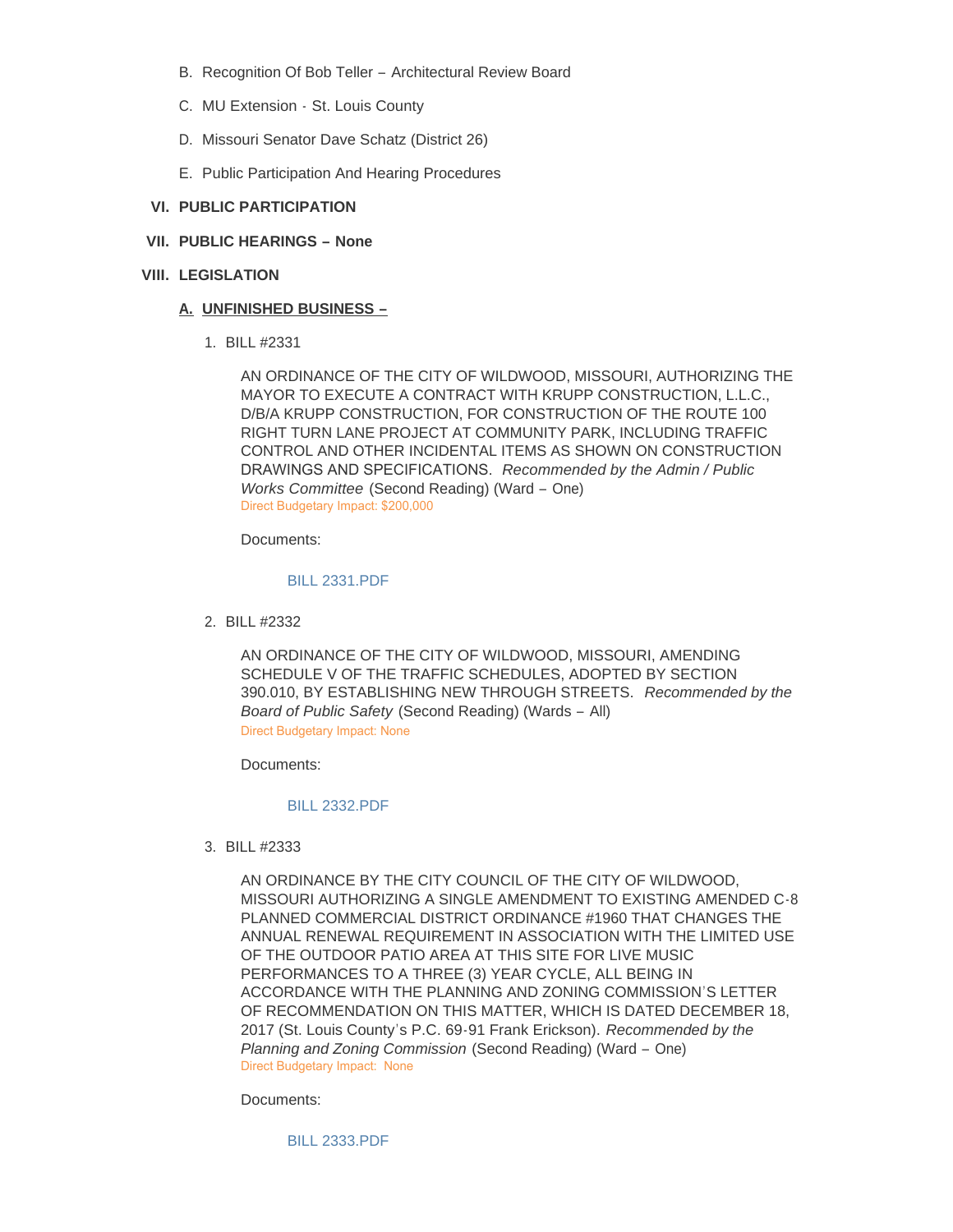#### **NEW BUSINESS – B.**

BILL #2334 1.

AN ORDINANCE BY THE CITY COUNCIL OF THE CITY OF WILDWOOD, MISSOURI AUTHORIZING THE MAYOR OF THE CITY OF WILDWOOD, MISSOURI TO EXECUTE A CONTRACT ON BEHALF OF IT WITH DR. NEAL ANDERSON (MISSOURI UNIVERSITY OF SCIENCE AND TECHNOLOGY) FOR THE COMPLETION OF A GEOPHYSICAL STUDY OF THE LARGE LAKE AREA THAT IS LOCATED WITHIN THE HARBORS AT LAKE CHESTERFIELD SUBDIVISION TO DETERMINE THE ON-GOING CAUSES THAT HAVE LED TO PERSISTENT LEAKS AND THE WATER FEATURE TO DRAIN. (Ward – Seven) *Recommended by the Department of Planning* (First Reading) (Ward – Seven) Direct Budgetary Impact: \$25,727.00

Documents:

#### [BILL 2334.PDF](http://mo-wildwood.civicplus.com/AgendaCenter/ViewFile/Item/14080?fileID=19759)

BILL #2335 2.

AN ORDINANCE BY THE CITY COUNCIL OF THE CITY OF WILDWOOD, MISSOURI AUTHORIZING THE MAYOR OF THE CITY OF WILDWOOD, MISSOURI TO ENTER INTO A CONTRACT WITH DJM ECOLOGICAL SERVICES, INC. FOR THE DEVELOPMENT OF PHASE THREE IMPROVEMENTS IN THE CITY'S COMMUNITY PARK, AS INDICATED IN THE ATTACHED BID DOCUMENTS AND SPECIFICATIONS, WHICH WILL INCLUDE THE PLANTING OF THE GREAT MEADOW AREA AND THE CLEARING OF TRAIL CORRIDOR FOR THE COMPLETION OF THE PERIMETER TRAIL SYSTEM. *Recommended by the Department of Planning* (First Reading) (Ward – One) Direct Budgetary Impact: Not to Exceed \$52,500

Documents:

## [BILL 2335.PDF](http://mo-wildwood.civicplus.com/AgendaCenter/ViewFile/Item/14081?fileID=19795)

BILL #2336 3.

AN ORDINANCE OF THE CITY OF WILDWOOD, MISSOURI, AUTHORIZING THE MAYOR TO NEGOTIATE AND EXECUTE A CONTRACT WITH J. M. MARSCHUETZ CONSTRUCTION CO., FOR CITY-WIDE CONCRETE STREET AND SIDEWALK REPLACEMENT, INCLUDING TRAFFIC CONTROL AND OTHER INCIDENTAL ITEMS. *Recommended by the Admin / Public Works Committee* (First Reading) (Wards– All)

Direct Budgetary Impact: \$983,300

Documents:

#### [BILL 2336.PDF](http://mo-wildwood.civicplus.com/AgendaCenter/ViewFile/Item/14082?fileID=19760)

BILL #2337 4.

AN ORDINANCE OF THE CITY OF WILDWOOD, MISSOURI, AUTHORIZING THE MAYOR TO NEGOTIATE AND EXECUTE CONTRACTS WITH CB ENGINEERING, LLC (d/b/a COCHRAN) AND GEOTECHNOLOGY, INC. FOR CONSTRUCTION INSPECTION AND MATERIALS TESTING SERVICES WITHIN THE CITY OF WILDWOOD. *Recommended by the Admin / Public Works Committee* (First Reading) (Wards– All)

Direct Budgetary Impact: \$200,000 or less

Documents:

[BILL 2337.PDF](http://mo-wildwood.civicplus.com/AgendaCenter/ViewFile/Item/14083?fileID=19761)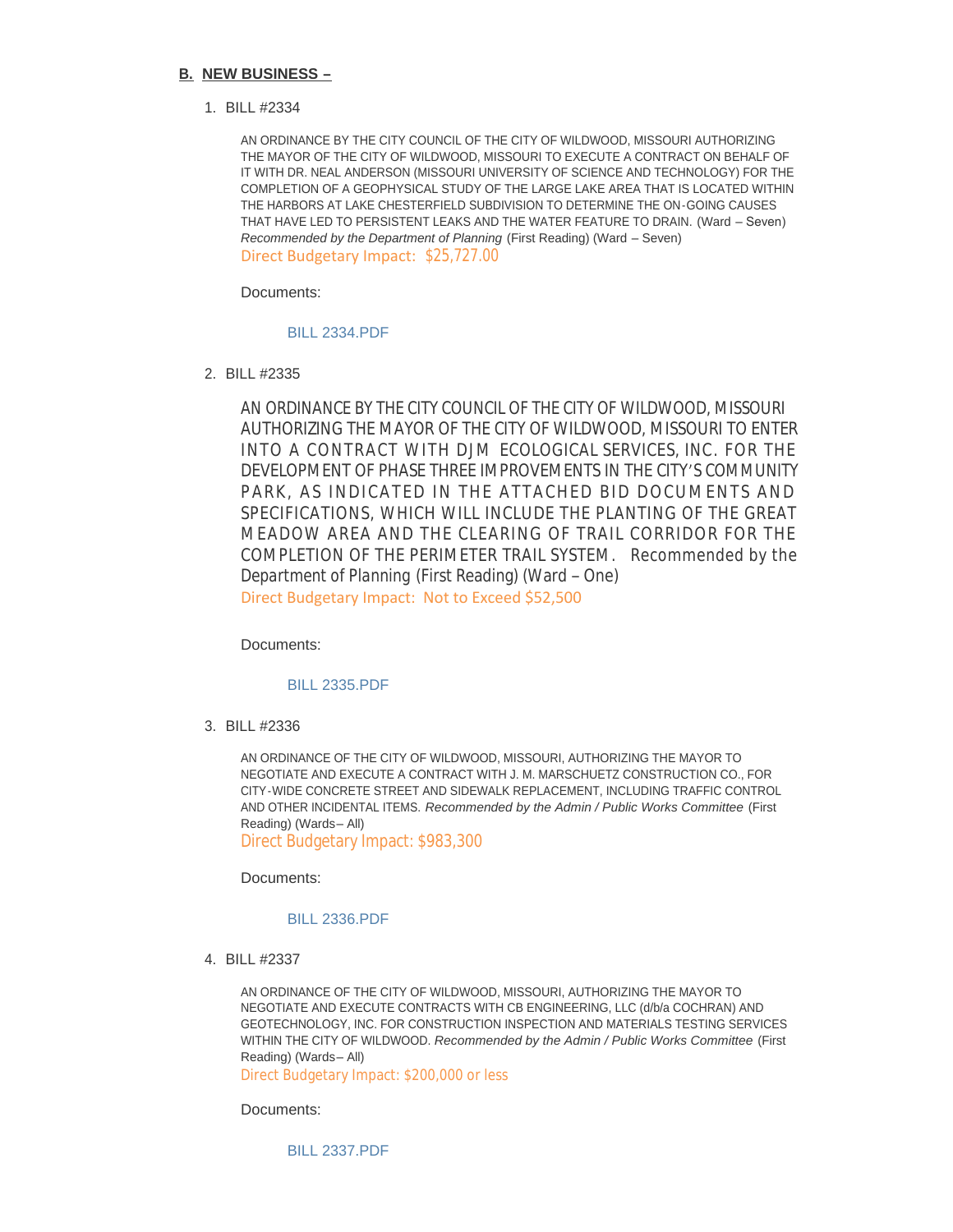BILL #2338 5.

AN ORDINANCE AUTHORIZING THE MAYOR OF THE CITY OF WILDWOOD, MISSOURI TO EXECUTE A SUPPLEMENTAL AGREEMENT ON BEHALF OF THE CITY OF WILDWOOD WITH THOUVENOT, WADE & MOERCHEN, INC., FOR ADDITIONAL DESIGN SERVICES REQUIRED FOR THE MANCHESTER ROAD STREETSCAPE, PHASE 3 IMPROVEMENT PROJECT WITHIN THE CITY OF WILDWOOD. *Recommended by the Admin / Public Works Committee* (First Reading) (Ward– Eight)

Direct Budgetary Impact: \$38,698.19

Documents:

#### [BILL 2338.PDF](http://mo-wildwood.civicplus.com/AgendaCenter/ViewFile/Item/14084?fileID=19762)

BILL #2339 6.

AN ORDINANCE OF THE CITY OF WILDWOOD, MISSOURI, ACCEPTING A CERTAIN STREET WITHIN VINTAGE GROVE SUBDIVISION WITHIN THE CITY OF WILDWOOD FOR PUBLIC MAINTENANCE AND SNOW REMOVAL BY THE CITY. *Recommended by the Admin / Public Works Committee* (First Reading) (Ward - Seven) Direct Budgetary Impact: None

Documents:

#### [BILL 2339.PDF](http://mo-wildwood.civicplus.com/AgendaCenter/ViewFile/Item/14085?fileID=19763)

BILL #2340 7.

AN ORDINANCE OF THE CITY OF WILDWOOD, MISSOURI, ACCEPTING CERTAIN STREETS WITHIN THE MANORS AT THE ENCLAVES SUBDIVISION WITHIN THE CITY OF WILDWOOD FOR PUBLIC MAINTENANCE AND SNOW REMOVAL BY THE CITY. *Recommended by the Admin / Public Works Committee* (First Reading) (Ward – Eight) Direct Budgetary Impact: None

Documents:

#### [BILL 2340.PDF](http://mo-wildwood.civicplus.com/AgendaCenter/ViewFile/Item/14086?fileID=19764)

BILL #2341 8.

AN ORDINANCE OF THE CITY OF WILDWOOD, MISSOURI, AMENDING THE FIRST SENTENCE OF SUBSECTION (A) OF SECTION 115.100 OF THE CODE OF ORDINANCES OF THE CITY OF WILDWOOD BY DELETING THE FIRST SENTENCE IN ITS ENTIRETY AND ENACTING, IN LIEU THEREOF, A NEW FIRST SENTENCE OF SUBSECTION (A) OF SECTION 115.100, PROVIDING FOR THE ROLE OF THE CITY ADMINISTRATOR. *Recommended by the Admin/Public Works Committee*  (First Reading) (Wards – All)

Direct Budgetary Impact: None

Documents:

#### [BILL 2341.PDF](http://mo-wildwood.civicplus.com/AgendaCenter/ViewFile/Item/14087?fileID=19765)

BILL #2342 9.

AN ORDINANCE BY THE CITY COUNCIL OF THE CITY OF WILDWOOD, MISSOURI AUTHORIZING THE MAYOR OF THE CITY OF WILDWOOD, MISSOURI TO EXECUTE A CONTRACT ON BEHALF OF IT WITH TERRASPEC FOR THE DEVELOPMENT OF DESIGN AND ENGINEERED DRAWINGS FOR BIDDING PURPOSES IN ASSOCIATION WITH THE PLANNED WARD FIVE NEIGHBORHOOD PARK, WHICH IS BEING RECOMMENDED BY THE PLANNING AND PARKS COMMITTEE OF CITY COUNCIL, AND WOULD INCLUDE CONSTRUCTION MANAGEMENT SERVICES THEREAFTER. *Recommended*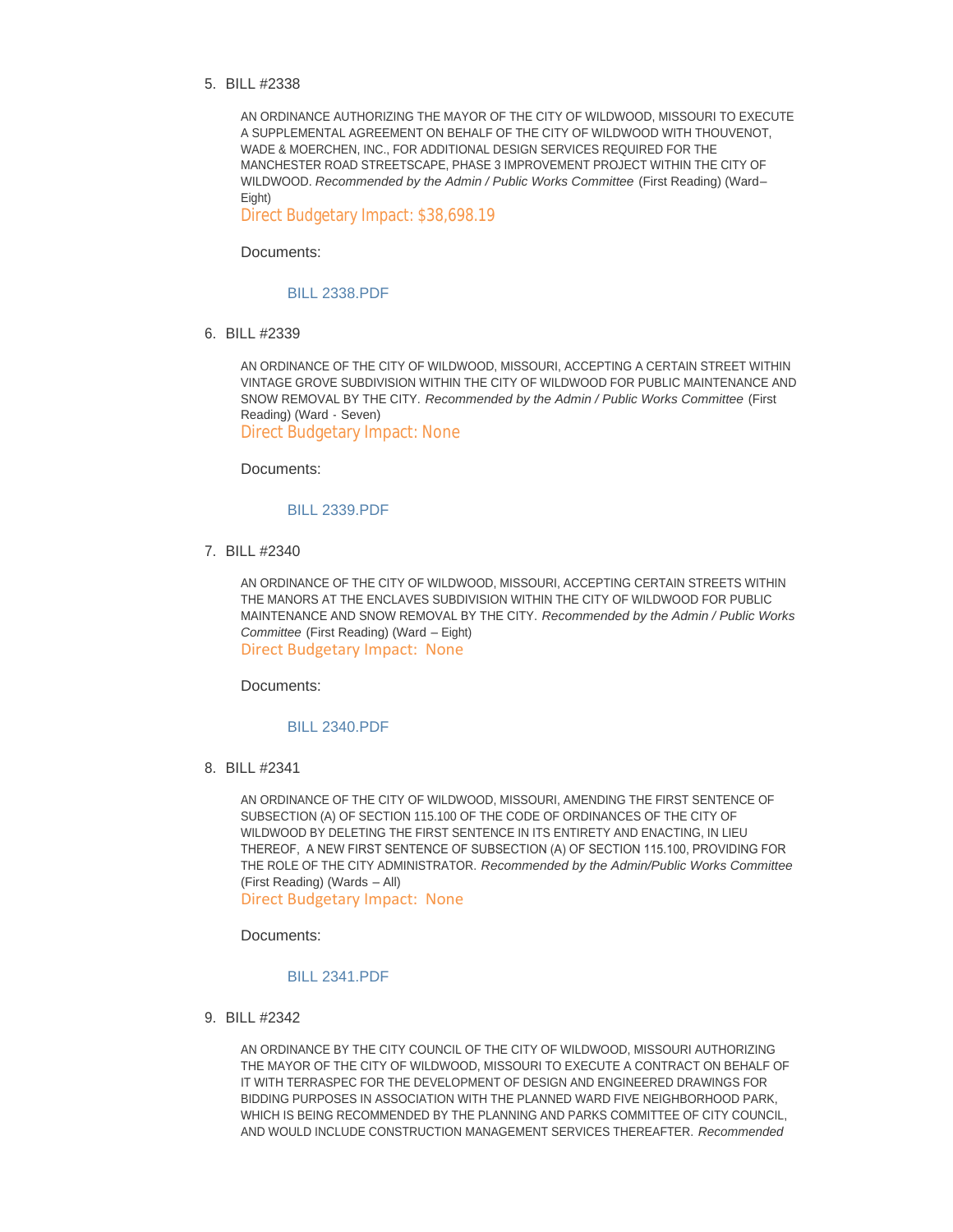*by the Planning and Parks Committee* (First Reading) (Ward – Five) Direct Budgetary Impact: Not to Exceed \$50,000

Documents:

#### [BILL 2342.PDF](http://mo-wildwood.civicplus.com/AgendaCenter/ViewFile/Item/14088?fileID=19766)

## **RESOLUTIONS – None IX.**

## **MISCELLANEOUS X.**

A. Receive And File:

**P.Z. 14-17 Michael J. and Anne C. Hildebrand, 924 Forest Lake Court, Ballwin, Missouri, 63038** - A request to authorize the use of the Historic 5th Land Use Category of the Master Plan upon the 3.3 acre property that is located west of State Route 100, south of the intersection of Manchester Road and Booness Lane; NU Non-Urban Residence District; Locator Number 24X240081/Street Address 18130 Manchester Road; which would thereby allow for the potential application for a commercial zoning district designation upon it [i.e. Schott's Garage], which would be premised upon the circa-1921 bungalow being restored and then placed on the City's Historic Register. The City's Historic Preservation Commission, at its October 26, 2017 meeting, did not support the application of the Historic Conceptual Land Use Category of the Master Plan to this site, given the proposal's aspects. **Proposed Use: The expansion of the existing legal nonconforming use, i.e. construction of a new commercial facility at this location. (Ward – Six)**

Documents:

## [RECEIVE AND FILE PZ 14-17.PDF](http://mo-wildwood.civicplus.com/AgendaCenter/ViewFile/Item/14091?fileID=19767)

B. Receive And File:

An update report regarding **P.Z. 12-97 St. Louis County Water Company**, which involves the removal of lettering that was added to this one hundred fifty-five (155) foot tall, elevated water storage tank, without City authorization, then removed at its request; Conditional Use Permit (CUP) in the NU Non-Urban Residence District; and being located on the west side of Old Eatherton Road, north of Shepard Road. **(Ward – One)**

Documents:

## [RECEIVE AND FILE PZ 12-97.PDF](http://mo-wildwood.civicplus.com/AgendaCenter/ViewFile/Item/14092?fileID=19768)

C. Receive And File:

A review and recommendation relating to a Capital Improvements Program for 2018, which authorizes the installation of a right-turn lane into the City of Wildwood Community Park from State Route 100, all being consistent with the design and engineering plans prepared for the City of Wildwood under the direction of the Department of Public Works. **(Ward – One)**

Documents:

[RECEIVE AND FILE COMMUNITY PARK.PDF](http://mo-wildwood.civicplus.com/AgendaCenter/ViewFile/Item/14093?fileID=19769)